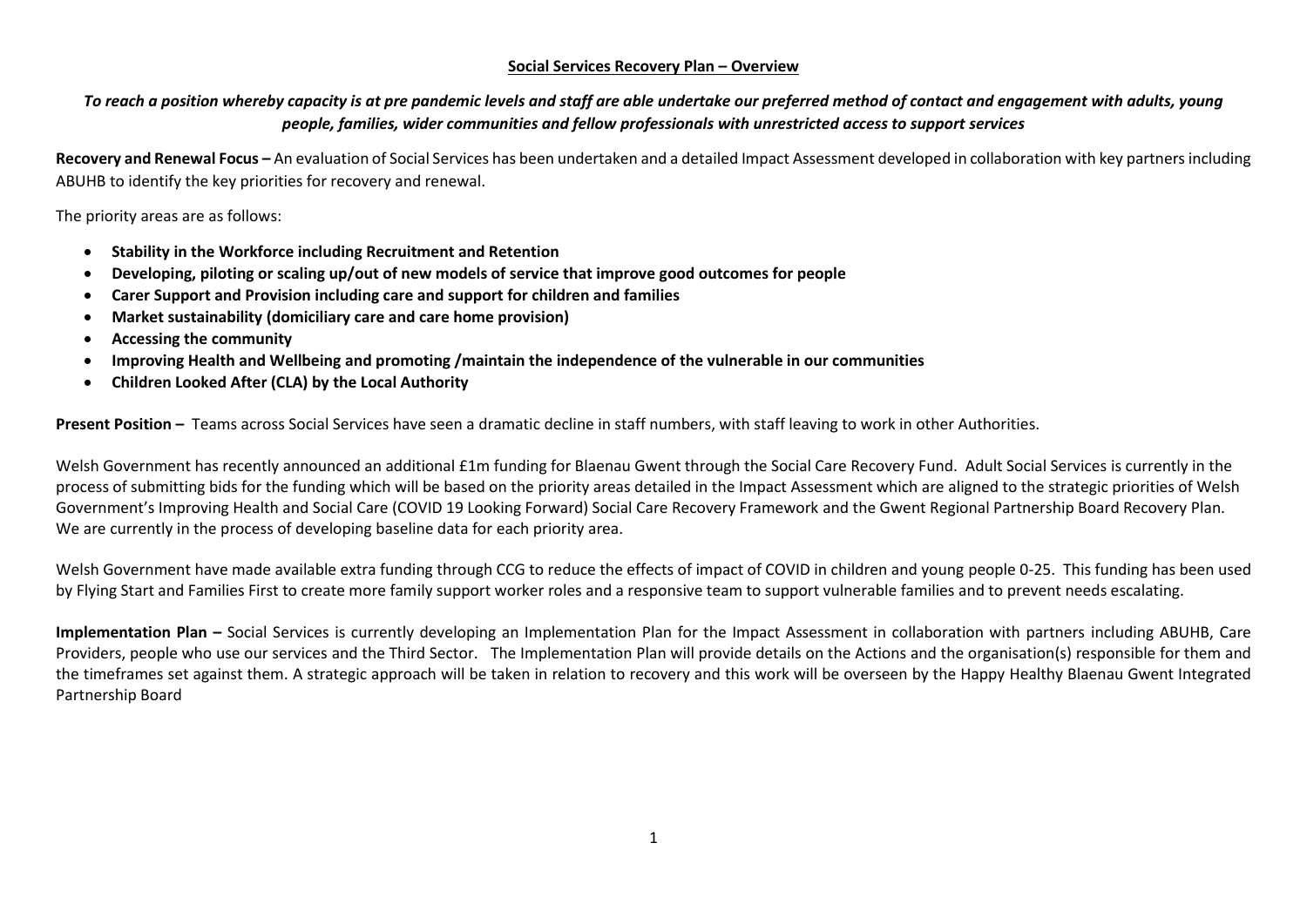**Key Measures to Determine Progress -** The following data sets, both qualitative and quantitative, will be used to monitor and measure progress against each impact area:

| <b>Priority Area</b>                                                                                                          | PI                                                                                                                                                                      | 19/20 | 20/21 | 21/22 | <b>Target (when</b><br>will we know<br>we have<br>recovered)?           |
|-------------------------------------------------------------------------------------------------------------------------------|-------------------------------------------------------------------------------------------------------------------------------------------------------------------------|-------|-------|-------|-------------------------------------------------------------------------|
| Children Looked After (CLA) by the<br><b>Local Authority</b>                                                                  | Number of Children Looked After                                                                                                                                         | 208   | 200   | 190   | <b>Demand for</b><br>statutory                                          |
| Developing, piloting or scaling<br>up/out of new models of service<br>that improve good outcomes for<br>people                | Qualitative information to be provided e.g. case studies                                                                                                                | N/A   | N/A   | N/A   | services has<br>reduced to<br>levels as per<br>prior to<br><b>COVID</b> |
| <b>Carers Support and Provision</b>                                                                                           | CA/001 The total number of contacts to statutory social services<br>by adult carers or professionals contacting the service on their<br>behalf received during the year | 221   | 300   | 81    |                                                                         |
|                                                                                                                               | AS.0070 number of adults receiving respite care                                                                                                                         | 88    | 88    | 42    |                                                                         |
| <b>Market sustainability (domiciliary</b><br>care and care home provision)                                                    | AS.0061 number of clients in residential placements aged 18+                                                                                                            | 171   | 144   | 152   |                                                                         |
|                                                                                                                               | AS.0062 number of clients in nursing placements aged 18+                                                                                                                | 66    | 55    | 57    |                                                                         |
| <b>Accessing the community</b>                                                                                                | <b>Numbers accessing Day Services</b>                                                                                                                                   | 200   | 39    | 51    |                                                                         |
|                                                                                                                               | AS.0026 needs met through the provision of Information,<br>Advice and Assistance                                                                                        | 251   | 280   | 97    |                                                                         |
| <b>Improving Health and Wellbeing and</b><br>promoting / maintain the<br>independence of the vulnerable in<br>our communities | AS.0014 number of referrals received by Adult Services                                                                                                                  | 3941  | 4572  | 2956  |                                                                         |